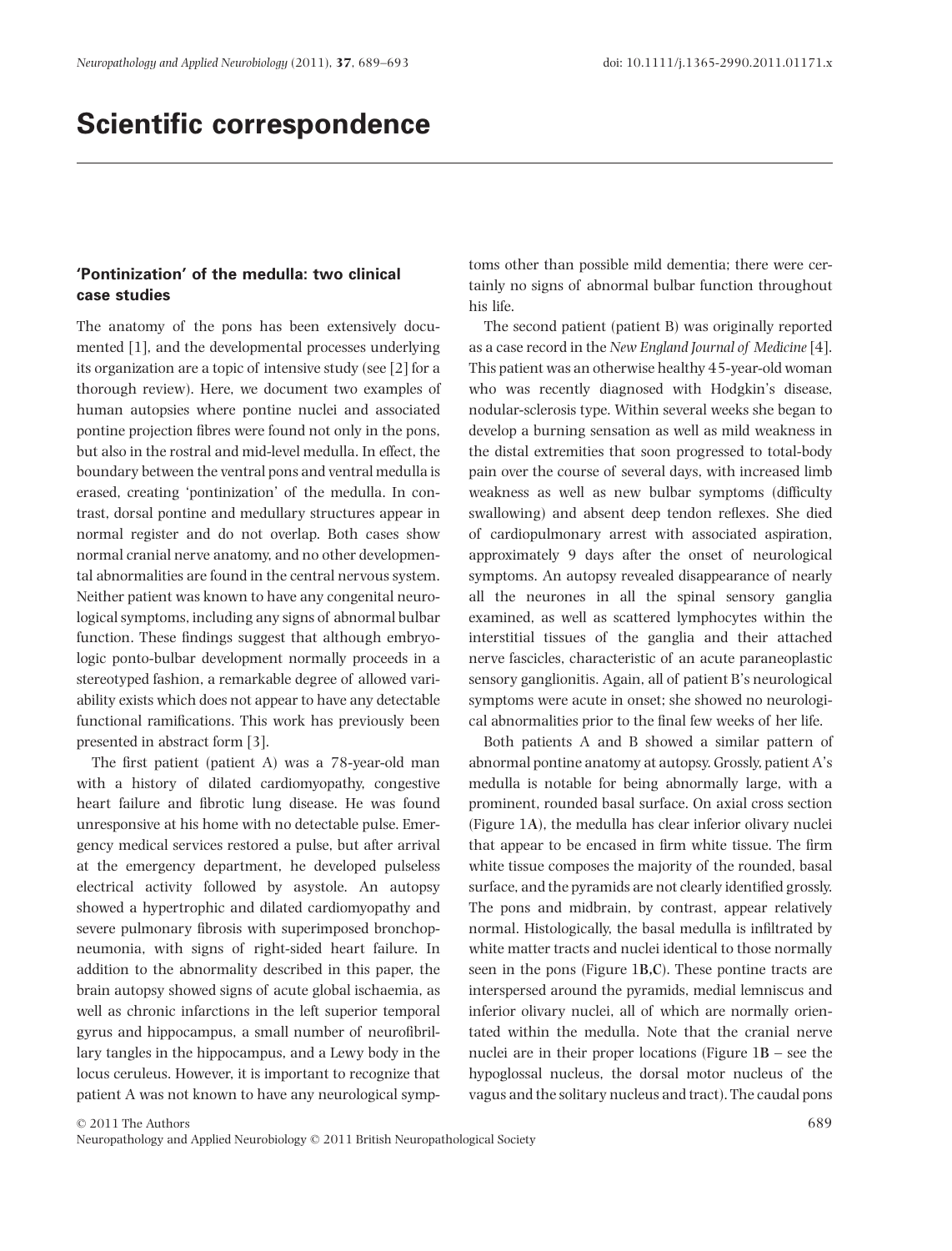

© 2011 The Authors Neuropathology and Applied Neurobiology © 2011 British Neuropathological Society, **37**, 689–693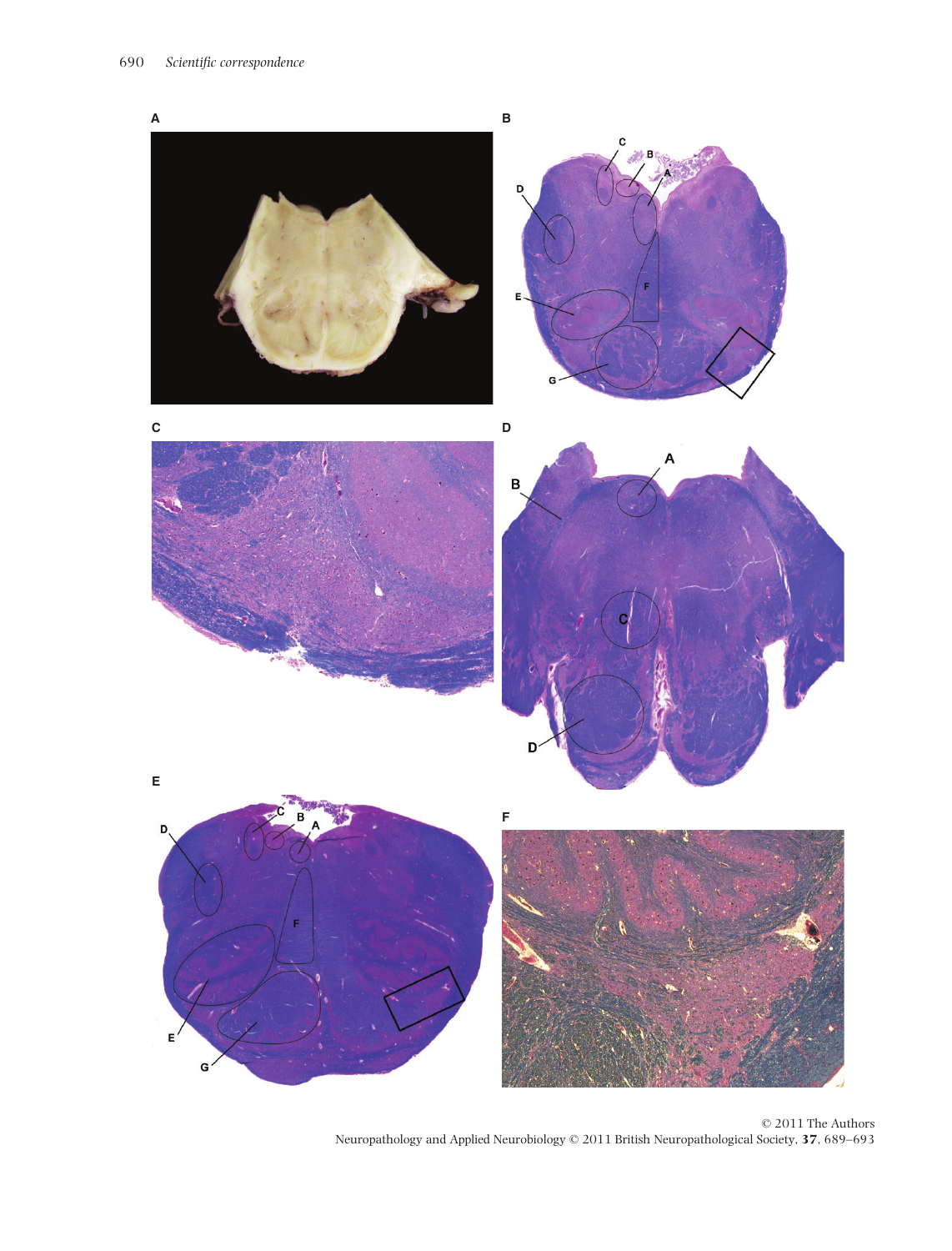(Figure 1**D**) has cortical-spinal tracts somewhat cohesive at the pontine base, appearing more like the pyramids in the medulla, with pontine nuclei and fibres surrounding these cortical-spinal tracts. Note that cranial nerve 7 loops normally around the nucleus of cranial nerve 6 dorsally. The rostral pons and midbrain, by contrast, are histologically unremarkable. We sectioned through the entire pons and medulla of patient A, and despite the abnormal distribution of pontine fibres and pontine nuclei, the rest of the ponto-medullary anatomy appears completely normal, including normal positions of cranial nerve nuclei, normal exit points of the cranial nerves, and normal pyramid and medial lemniscus anatomy in the medulla. The abnormal pontine fibres and nuclei are present ventrally in every cross section of medulla, and are continuous with the neurones in the basal pons (see Supporting Information, Figures S1–S7 for a complete set of sections).

Patient B also has a medulla with pontine nuclei and pontine fibres intermixed between the pyramids, inferior olivary nuclei and medial lemniscus (Figure 1**E,F**). Here too, one can see the cranial nerve nuclei normally positioned along the dorsal surface as in patient A (that is, the hypoglossal nucleus, the dorsal motor nucleus of the vagus, and the solitary nucleus and tract). Neither of these two patients had any clinical history of congenital neurological abnormalities, including of any abnormal bulbar functioning. This suggests that 'pontinization' of the medulla may be a normal (albeit rare) anatomical variant of brainstem morphology that does not cause any clinical abnormalities.

The cause of this developmental variant remains unclear, and the development of the pons is a subject of

ongoing study [2]. The embryological migration route of pontine neurones has been mapped out in rats [5,6]. Specifically, it has been shown in rats that tegmental pontine neurones derive from primary precerebellar neuroepithelium (which is thought to originate in the dorsomedial rhombencephalon), and are produced predominantly on days E15 and E16. These neurones migrate from a posterodorsal production site anteriorly by a subpial route on the lateral wall of the medulla and pons, and settle in a sequence from caudal (earlier generated neurones) to rostral (later generated neurones). The basal pontine neurones, by contrast, derive from the secondary precerebellar neuroepithelium, which forms on day E16 as an outgrowth of the primary precerebellar neuroepithelium, and remains mitotically active through day E19. The progenitors of basal pontine grey neurones follow the same subpial route as the tegmental progenitors, and form successive concentric layers in the basal pons, with the latest arriving cells forming the outermost 'shell' of neurones. Cortical-pontine fibres, in turn, derive from 'budding' off of axons that have already grown past the pons, a process caused by a diffusible factor (or factors) originating from the basal pons [7]. The two patients described here have basal pontine neurones and fibres located in the ventral medulla. Therefore, these patients might only need to have basal pontine progenitor neurones from secondary precerebellar neuroepithelium migrate into the medulla (perhaps caused by a derangement in factors that govern the formation of the pontine/medullary boundary) in order to have the resulting pontinization. The incoming cortical fibres would simply follow. Along these same lines, it is interesting to note that the inferior olivary nucleus is normally orientated in both patients. The progenitor

© 2011 The Authors

Neuropathology and Applied Neurobiology © 2011 British Neuropathological Society, **37**, 689–693

**Figure 1.** (For a complete set of figures, please see the online edition of this article, Figures S1–S7 under Supporting Information). Brainstem anatomy is shown for Patients A and B, documenting 'pontinization' of the medulla. (**A**) Horizontal section of medulla from Patient A. Note the rounded basal surface caused by an abnormal amount of firm white tissue. (**B**) Histological section of the medulla from Patient A reveals grey and white matter encasing the inferior olivary nuclei (E) and interdigitating within the pyramids (G). Note that the cranial nerve nuclei are all in normal register (A – hypoglossal nucleus, B – dorsal motor nucleus of the vagus nerve, C – solitary tract and nucleus) as is the spinal trigeminal tract (D) and the medial lemniscus (F). This section is taken at +6 mm from the obex according to the brainstem atlas of Paxinos and Huang [11]. Luxol-fast blue, haematoxylin and eosin stain (original magnification – 1¥). (**C**) Higher power view of the boxed region in panel **B** (2.5¥ objective; 25¥ magnification). (**D**) Section of caudal pons from Patient A shows that the seventh cranial nerve  $(B)$  arches around the nucleus of the sixth cranial nerve  $(A)$ , in the normal manner. The medial lemniscus  $(C)$  and corticospinal tracts (D) are also shown. This section is taken at +16 mm from the obex according to the brainstem atlas of Paxinos and Huang [11]. Luxol-fast blue, haematoxylin and eosin stain (original magnification – 1×). (E) Section of medulla from Patient B. Note the grey and white matter tissue encasing the inferior olivary nuclei (E) and interdigitating within the pyramids (G), similarly to Patient A (compare with panel **B**). Note that the cranial nerve nuclei are all in normal register (A – hypoglossal nucleus, B – dorsal motor nucleus of the vagus nerve, C – solitary tract and nucleus) as is the spinal trigeminal tract (D) and the medial lemniscus (F). This section is taken at +5 mm from the obex according to the brainstem atlas of Paxinos and Huang [11]. Luxol-fast blue, haematoxylin and eosin stain (original magnification – 1 $\times$ ). (**F**) Higher power view of the boxed region in panel **E** (2.5 $\times$  objective; 25 $\times$  magnification).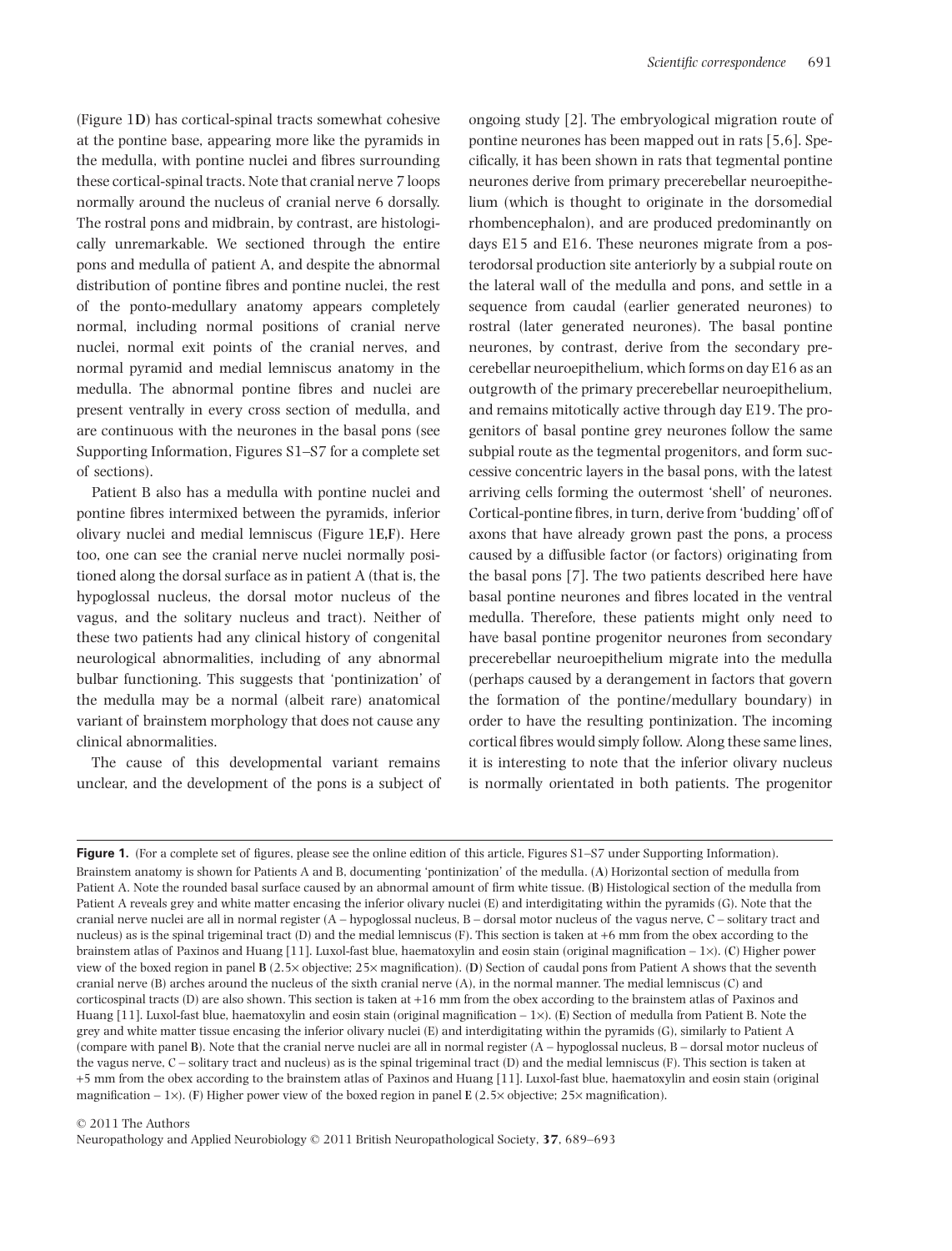neurones of the inferior olivary nucleus originate several days earlier but at the same site as basal pontine progenitor neurones [5], and like basal pontine neurones, the inferior olivary neurones also connect to the cerebellum. The fact that the inferior olivary nuclei appear normal in these patients is consistent with the idea that these patients only have a disruption in the formation in the pontine/medullary boundary, and not in the formation of neurones from the dorsomedial rhombencephalon.

Several pathological conditions are known to disrupt pontine neurone migration [8,9], but these conditions result in pronounced neurological derangement, in contrast to our two cases. We have also considered whether some of the 'pontine' neurones we see in our two patients may be enlarged or accessory arcuate nuclei. The arcuate nucleus derives from the same rhombic lip region as pontine neurones [10], and we do not have a clear way of distinguishing between the two possibilities of ectopic pontine neurones *vs.* ectopic arcuate neurones. However, given the large number of neurones we see in the ventral medulla and the continuity of these neuronal clusters with the ventral pons, we are inclined to assume the former.

### **Acknowledgements**

We would like to thank Dr Jean Paul Vonsattel for helping us with connecting the two cases presented here, as well as for helping us prepare the photographs of the histological sections. We would also like to thank Dr Hannah Kinney and Dr Trygve Leergaard for helpful comments during the preparation of the manuscript.

### **Conflict of interest**

The authors declare no conflicts of interest.

**A. F. Teich\* E. T. Hedley-Whyte† J. E. Goldman\***

*\*Department of Pathology and Cell Biology, Columbia University Medical Center and the New York Presbyterian Hospital, New York, NY, and †Department of Pathology – Neuropathology, Harvard Medical School – Massachusetts General Hospital, Boston, MA, USA*

#### **References**

1 Carpenter M, Sutin J. *Human Neuroanatomy*, 8th edn. Baltimore, MD: Williams and Wilkins, 1981

- 2 Leergaard TB. Clustered and laminar topographic patterns in rat cerebro-pontine pathways. *Anat Embryol* 2003; **206**: 149–62
- 3 Teich AF, Hedley-Whyte ET, Goldman JE. 'Pontinization' of the medulla: two clinical case studies. In *AANP 2009 Annual Meeting*: JNEN. 2009: 577
- 4 Scully RE, Mark EJ, McNeely WF, McNeely BU. Case records of the Massachusetts General Hospital. Weekly clinicopathological exercises. Case 8-1990. A 45-year-old woman with Hodgkin's disease and a neurologic disorder. *N Engl J Med* 1990; **322**: 531–43
- 5 Altman J, Bayer SA. Prenatal development of the cerebellar system in the rat. II. Cytogenesis and histogenesis of the inferior olive, pontine gray, and the precerebellar reticular nuclei. *J Comp Neurol* 1978; **179**: 49–75
- 6 Altman J, Bayer SA. Development of the precerebellar nuclei in the rat: IV. The anterior precerebellar extramural migratory stream and the nucleus reticularis tegmenti pontis and the basal pontine gray. *J Comp Neurol* 1987; **257**: 529–52
- 7 Heffner CD, Lumsden AG, O'Leary DD. Target control of collateral extension and directional axon growth in the mammalian brain. *Science* 1990; **247**: 217–20
- 8 Yamamoto M, Zhang J, Smith D, Hayakawa Y, McCaffery P. A critical period for retinoic acid teratogenesis and loss of neurophilic migration of pontine nuclei neurons. *Mech Dev* 2003; **120**: 701–9
- 9 Saito Y, Kobayashi M, Itoh M, Saito K, Mizuguchi M, Sasaki H, Arima K, Yamamoto T, Takashima S, Sasaki M, Hayashi K, Osawa M. Aberrant neuronal migration in the brainstem of Fukuyama-type congenital muscular dystrophy. *J Neuropathol Exp Neurol* 2003; **62**: 497–508
- 10 Essick CR. The development of the nuclei pontis and the nucleus arcuatus in man. *Am J Anat* 1912; **13**: 25–54
- 11 Paxinos G, Xu-Feng H. *Atlas of the Human Brainstem*. San Diego: Academic Press, 1995

## **Supporting information**

Additional Supporting Information may be found in the online version of this article:

**Figure S1.** Horizontal section of medulla from Patient A. Note the rounded basal surface caused by an abnormal amount of firm white tissue.

**Figure S2.** Horizontal section of pons from Patient A. In contrast to the medulla, the pons is grossly unremarkable. **Figure S3.** Histological sections of the medulla from Patient A. (**A**) Low power view reveals gray and white matter encasing the inferior olivary nuclei (E) and interdigitating within the pyramids (G). Note that the cranial nerve nuclei are all in normal register (A – hypoglossal nucleus, B – dorsal motor nucleus of the vagus nerve, C

© 2011 The Authors